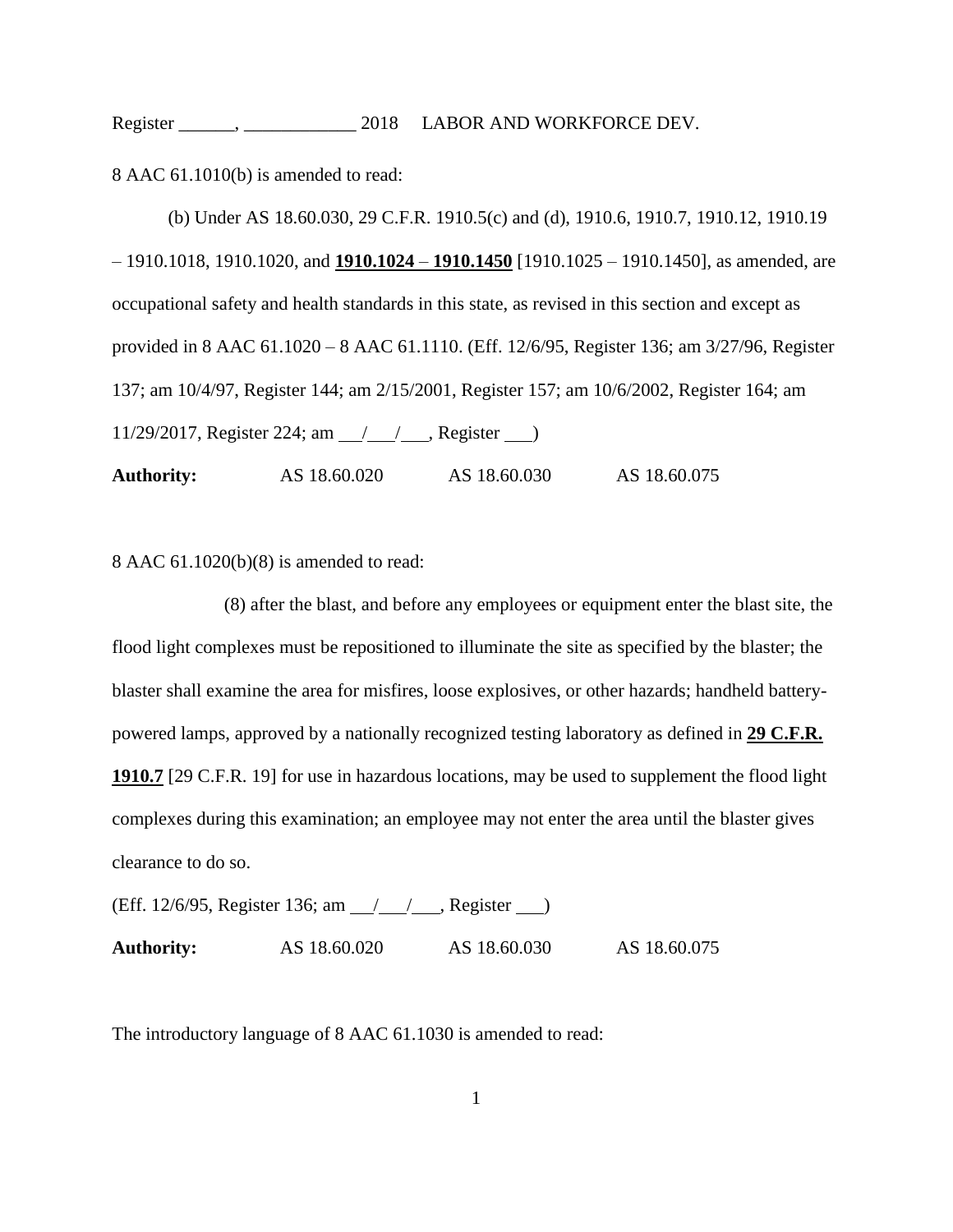Register \_\_\_\_\_\_, \_\_\_\_\_\_\_\_\_\_\_\_ 2018 LABOR AND WORKFORCE DEV.

**8 AAC 61.1030. Additional respiratory protection standards.** In addition to the requirements set out in **29 C.F.R. 1910.134(i)(5)** [29 C.F.R. 1910.134(d)(2)(ii)], as amended, the employer shall either: (Eff. 12/6/95, Register 136; am  $\frac{1}{1}$  , Register  $\frac{1}{1}$ )

**Authority:** AS 18.60.020 AS 18.60.030 AS 18.60.075

8 AAC  $61.1110(g)(1)$  is amended to read:

(1) "physical agent" means heat stress, cold stress, hand-arm (segmental) vibration, ionizing radiation, lasers, noise, radio frequency and microwave radiation, or ultraviolet radiation which exceeds the threshold established in the **2018** [1995-1996] edition of *TLVs and BEIs***,** [THRESHOLD LIMIT VALUES FOR CHEMICAL SUBSTANCES AND PHYSICAL AGENTS AND BIOLOGICAL EXPOSURE INDICES IN THE WORK ENVIRONMENT] published by the American Conference of Governmental Industrial Hygienists (ACGIH); (Eff. 12/6/95, Register 136; am 11/29/2017, Register 224; am 1/1/29, Register 10

Authority: AS 18.60.020 AS 18.60.030 AS 18.60.075

8 AAC 62.020(a)(9) is amended to read:

(9) whether the applicant is under indictment for or has been convicted of a crime as described in 18 U.S.C. 842(i)(1) or **8 AAC 62.030(6)** [8 AAC 62.030(a)(6)];